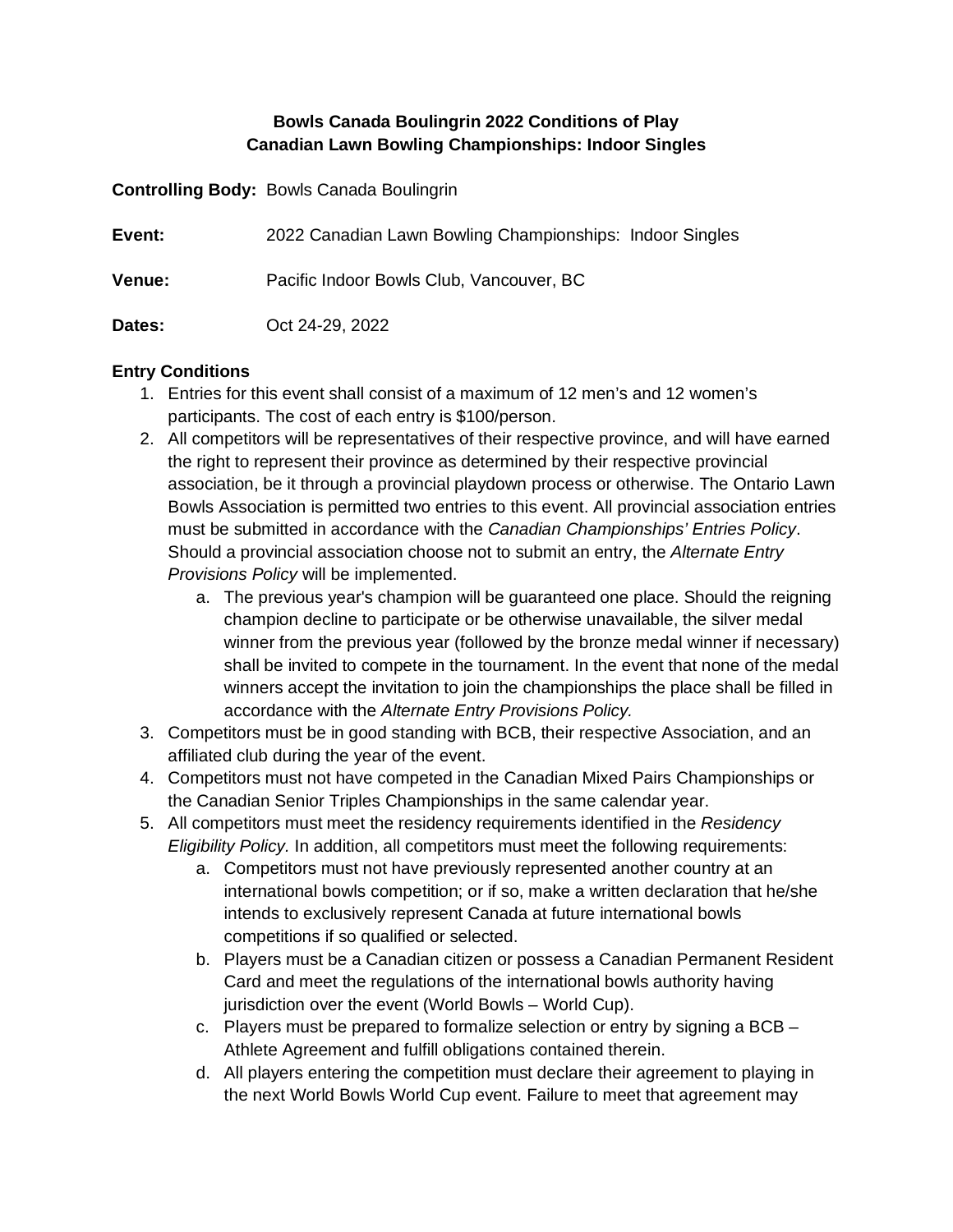result in disqualification from future Canadian Championships as determined by the BCB Board.

# **Format of Play and Trial Ends**

- 6. All games shall be played in accordance with the Laws of the Sport of Bowls, Crystal Mark Third Edition, 2015; BCB Domestic Regulations; BCB Canadian Championship Policies; and these Conditions of Play.
- 7. Each game will consist of two sets, with each set played over nine (9) ends. Four bowls each will be played, with each player playing in turn.
	- a. The winner of each set will be the player with the most shots at the completion of the ninth end. The winner of the game being the better of two sets. (A game tiebreaker is not a set.) In round robin play, all 9 ends of a set must be completed. In knockout play a set will be decided if, at any point, it becomes impossible for one player to draw or win the set given the number of ends left.
	- b. If the shot scores are tied after the last end of a set, the set is drawn.
	- c. If the game is tied (two drawn sets or one set each) after the two sets have been completed, a game tie-breaker consisting of three (3) ends will be played to determine the winner. The game tie-breaker is decided by the winner of the total number of shots scored in the three ends. If at the completion of the third end of a tie-breaker the scores are equal, a fourth tie-breaker end will be played. In both round robin play and knockout play there should be no further play in the tiebreaker if, at any point, it becomes impossible for one player to draw or win the tie-breaker given the number of ends left.
	- d. In all cases a tied end will count as a played end.
	- e. There will be no time limits; however, if in the opinion of the Emergency Committee, slow play or other factors have resulted in delays that prohibit the program from running on schedule, time limits may be applied.
	- f. Players will commence trial ends and play as soon as reasonably possible after their rink is available per instructions from the draw master.
- 8. The event will include a full round robin for both men's and women's events. The draw for round robin play will be created in accordance with the *Draw Policy.*
- 9. All games shall be played using the "re-spotting the jack" rule per section 56.5 of the Laws of the Sport of Bowls and the "one re-spot position" per section 56.5.3 of the Laws of the Sport of Bowls.
- 10. Prior to the start of a game, each player will be allowed two trial ends. For trial ends, players may use the same number of bowls as they would in the game. Trial ends will commence 15 minutes prior to the official start time, or as soon as the previous game on their assigned rink is completed.
- 11. Any player not ready to play at their official start time for any game, or within 20 minutes of the previous game's completion on their assigned rink, shall forego their right to play trial ends.
- 12. If any player is not ready to play within 20 minutes after the official start time, or within 20 minutes of the previous game's completion on their assigned rink, they shall forfeit the game to their opponent.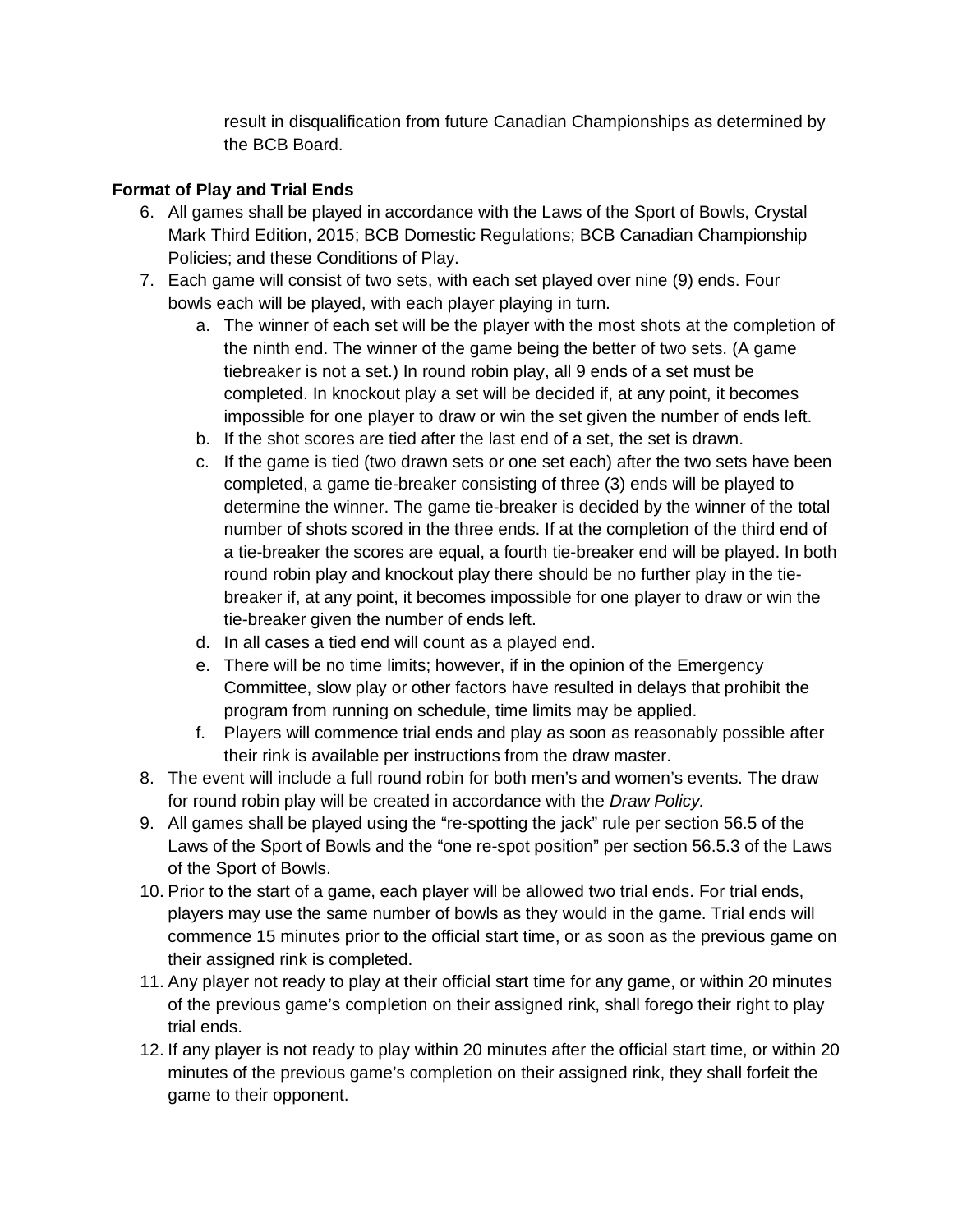## **Scoring and Tie-Breaking Procedure**

- 13. Entrants earn match points from each game based on three (3) points for a win, one (1) point for a tie, and zero (0) points for a loss.
- 14. No round robin games shall be conceded before the completion of the game.
- 15. If a game is forfeited, the non-offending player will be awarded three match points, two set wins, two set points, and a net total of shots that is equal to the average net total of shots scored by the winners of all other games played in the same round of the same event.
- 16. At the end of round robin play, the top two ranked entrants in each discipline will advance to the Gold/Silver medal game while the third and fourth ranked players will advance to the Bronze medal game.
- 17. In the event of a tie, ties will be broken as follows:
	- a. The Tie-Breaking Procedure will be implemented by a committee composed of the Chief Scorer, Head Event Umpire and a representative of either BCB or the Host Committee.
	- b. Entrants will be ranked based on total number of match points accumulated during the round robin. If total match points are equal, the following will be used to rank the tied players:
		- i. the player with the highest number of sets won will be the winner; [Note: tied sets are not included in determining the number of sets won]
		- ii. If match points and sets won are equal, the player with the highest net total of set points will be the winner; [Note: in the event of a tied set, a half set point shall be awarded to each player (tie breakers are not sets)]
		- iii. If all the above are still equal, then the player with the highest net total of shots over all games in the section (excluding tie-breaker ends) will be the winner;
		- iv. If game points, sets won, net set points and net total of shots are equal, then the player that won the game between the players that are equal will be declared the winner.
- 18. During medal games there must be no further play in a set if, at any point, it becomes impossible for one player to draw or win the set, given the number of ends left.

## **Practice**

- 19. Competitors may practice, according to Law 3.3 and Law 4 of the Laws of the Sport of Bowls, during the period (between games) prior to the commencement of the trial ends provided that time permits, and that the practice does NOT interfere with greens maintenance activities, or officials' preparation for the next game.
- 20. A player that has not played due to a bye shall, if possible, be allowed to practice prior to playing a game.

# **Coaches**

21. Each player shall be entitled to accredited support personnel at this event as follows: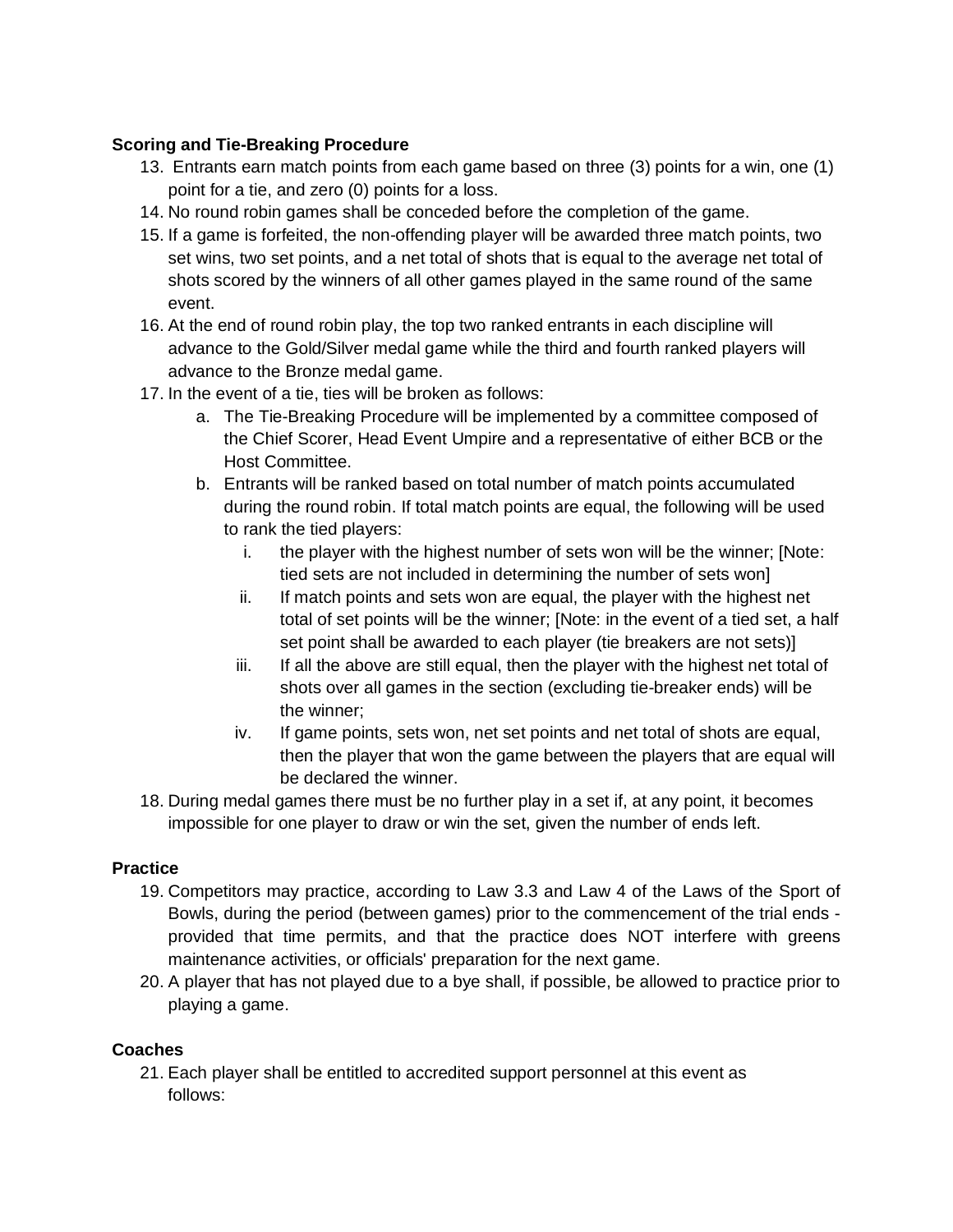a. Only NCCP Accredited Bowls Coaches appointed by their provincial authority to act in this capacity for this event will be recognized to provide coaching during the event in accordance with the provisions of the *Coaching Policy.*

# **Restrictions on the Movement of Players During Play**

- 22. After delivering their first bowl, players will only be allowed to walk up to the head after delivering their third and fourth bowls.
	- a. In exceptional and limited circumstances, a Singles player can ask the Marker for permission to walk up to the head earlier than described in the clause above.
	- b. If a player does not meet the terms of this law, Law 13 will apply.

# **Procedure for Applying Time Limits**

- 23. Start of Play an Official signal (bell, horn, etc.) shall be sounded to signal the scheduled starting time for the first game of each day. Each subsequent game on each rink will start within 20 minutes after the previous game's completion on that rink. Any player arriving at the green more than twenty minutes after the official starting time shall cause that player to forfeit such game to the opposition.
- 24. End of Play As there are no official time limits, there will be no signal to end the game.
- 25. Time limits will not be imposed during post round robin play.

# **Deliberate Delay of Play**

- 26. Players are required to play without undue delay and in a manner which does not prevent their opponents from being able to complete the requisite number of ends within the prescribed time limit. If an appeal is made by a Skip, a Singles player or a coach that their team or player is being prevented from playing all their bowls within the time decided for the game, the Umpire will warn the offending team, in the presence of the Skip, that they are deliberately delaying play. Deliberate delay of play may include a player leaving the green multiple times, delaying the delivery of a player's bowl, or the Skip acting or issuing instructions designed to delay play.
- 27. If, in the opinion of the Umpire, as a result of their own observation or on appeal by one of the Skips or a Singles player, the team or player has committed the same offence again, further action may be taken in consultation with the Head Event Umpire (or designate), such as the following:
	- a. If a player is leaving the green more than once, on each occasion after the first, they can leave the green only with their opponent's and the Umpire's permission.
	- b. If a player is leaving the green to smoke, this will not be permitted for the remainder of the game.
	- c. The end in progress will be regarded as completed and the opponents of the offender will be awarded as many shots as there are bowls in use for the game (for example, in the case of Fours, this would be eight shots).
	- d. If, during the end which is in progress immediately before the end time of play is signalled or on completion of that end and before the start of any subsequent end, it has been determined that a team or player is being prevented from playing a further end due to the actions of their opponents, they will notify the teams that they must play one more end, even though the end time of play may have been signalled when such notification is given.
	- e. The offending team may be put on the stopwatch on completion of any end in progress. The offending team will be required to deliver all their bowls in each of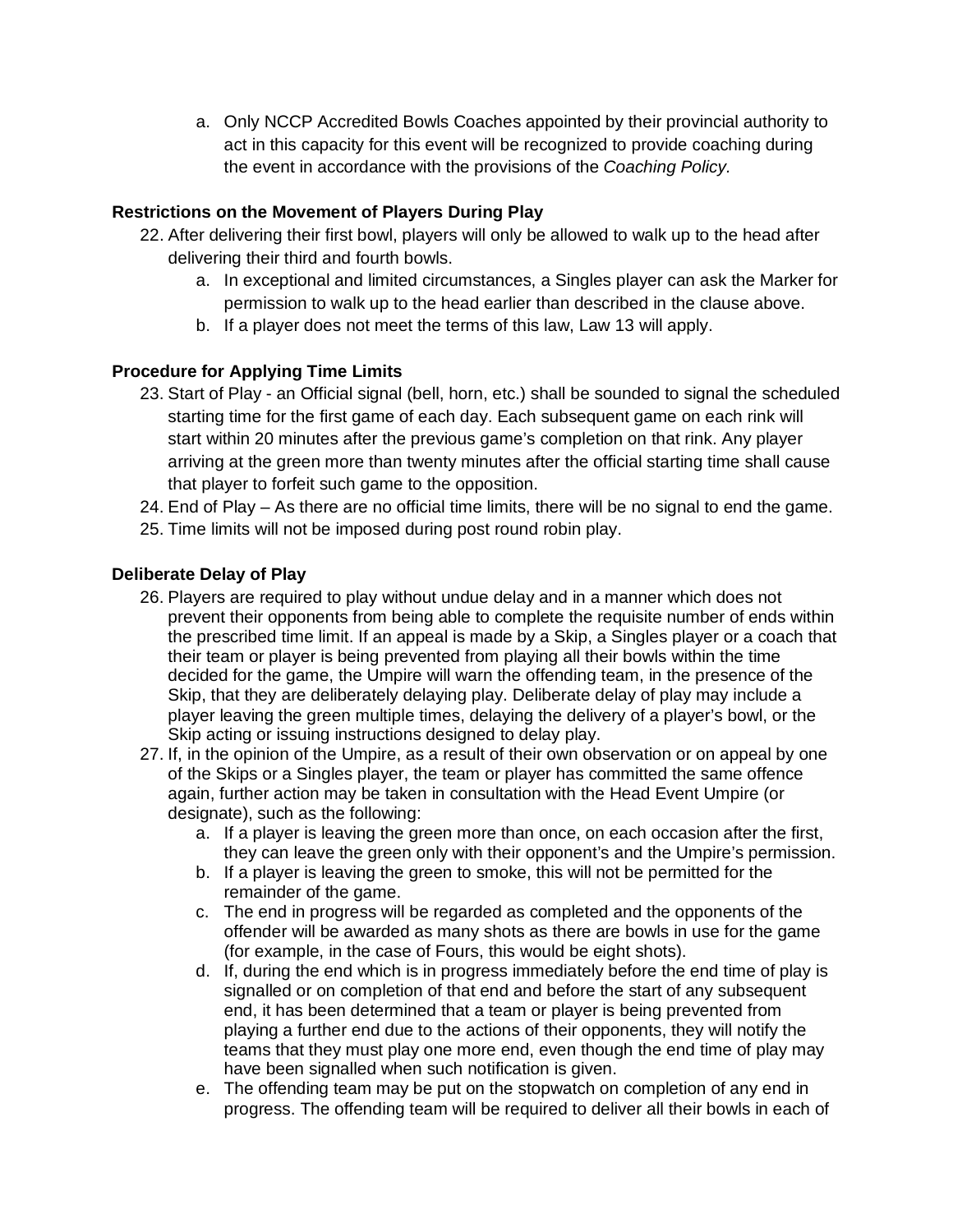the remaining ends within a time period specified by the Umpire. Timing will be undertaken by a technical official specifically allocated for that purpose.

- f. The offending team may be put on the stopwatch from the start of their succeeding game.
- 28. Any stoppage of play due to time spent in discussion with the offending team or player in regards to the application of these conditions will be added to the time limit of the game.

# **Adherence to the Conditions of Play, Code of Conduct and Event Waiver**

- 29. All competitors and coaches will be required to complete and sign the Bowls Canada Code of Conduct and event waiver. Forms must be completed online with the BCB event registration and must be submitted by **October 3, 2022**.
- 30. Players who violate the Code of Conduct or Conditions of Play will be fined \$100.00 per player. If a player continues to violate the specific Condition of Play, or any other Condition of Play, they will be deemed ineligible for participation in BCB events for three (3) years after the conclusion of the event in which the violation occurred.
- 31. All players must adhere to the BCB *Tobacco, Cannabis, Alcohol, Cell Phone, and Verbal Abuse Policy.*
- 32. Provincial Associations are responsible for ensuring that all players, Coaches and Team Managers receive copies of the current Laws of the Sport, *Conditions of Play* and all applicable national policies for the event prior to leaving their home province. Provincial Associations, or their designates, are also responsible for the deportment of their players, both on and off the green.

## **Bowls, Footwear and Attire**

- 33. A bowls and footwear inspection shall be staged prior to the start of the competition. Random checking of bowls and footwear may occur prior to the commencement of games.
- 34. At the bowls inspection, players are required to present the same number of bowls as they are playing with.
- 35. All bowls must have visible legible stamps, which comply with the Laws of the Sport and have proper provincial decals affixed. Players will receive bowls decals prior to the start of the competition and will be responsible for removing all old decals and affixing provincial decals.
	- a. It should be noted that the winners of the event, when representing Canada at the World Bowls World Cup event, must use bowls that bear a legible, approved World Bowls stamp of the current year (year of the event) or later.
- 36. Participants must abide by BCB's *Dress Code Policy.*
	- *a.* Flat soled shoes that possess no tread pattern or grooves are acceptable. Those shoes that possess a shallow tread pattern or groove are not acceptable.

## **Substitutions**

*37.* No substitutes are permitted.

# **Drug Testing**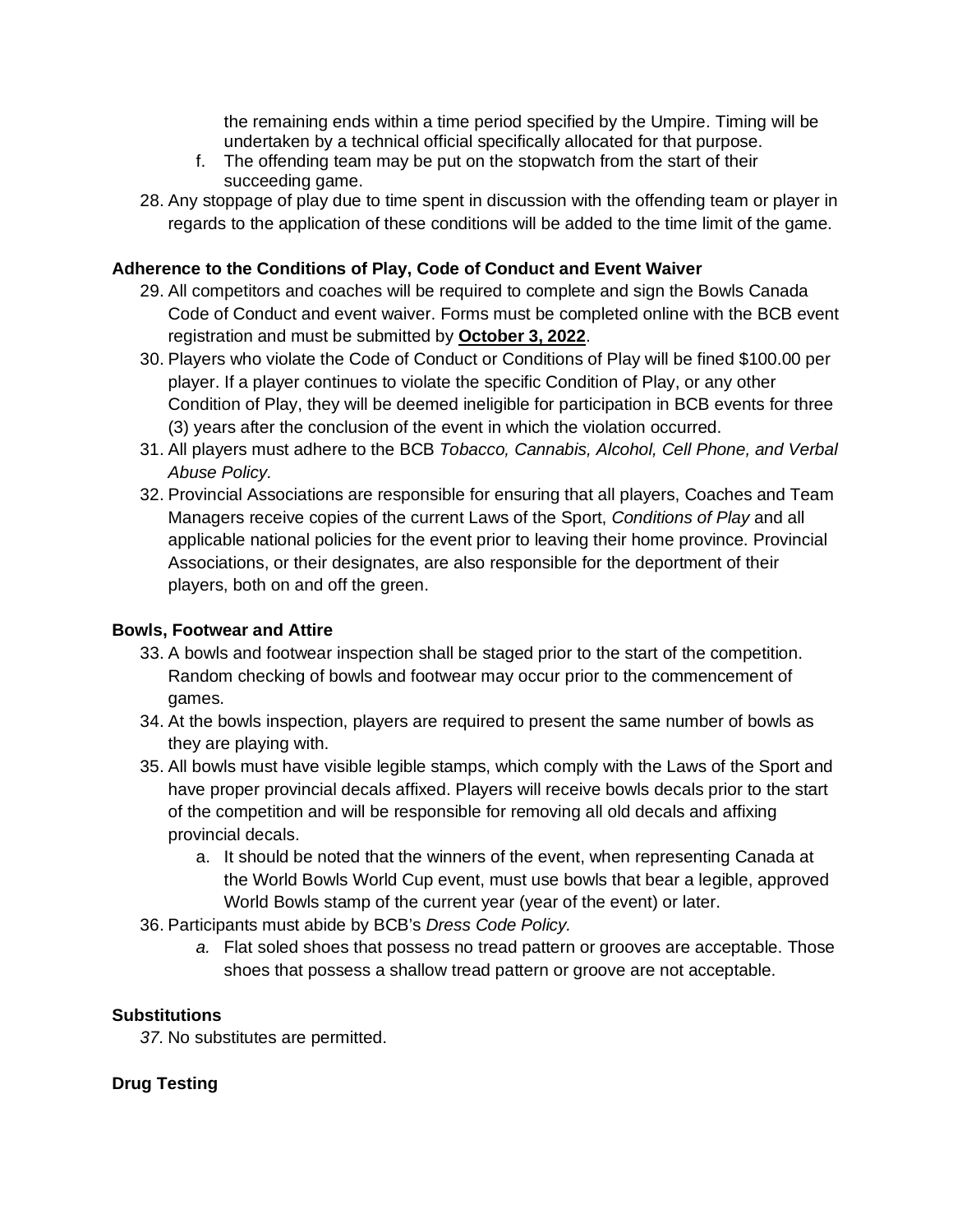38. Drug testing may take place in accordance with the Canadian Anti-Doping Program and the BCB *Anti-Doping Policy*.

## **Alterations to the Format and Length of Games**

- 39. The Controlling Body reserves the right to alter the format, times of play and greens to suit local unforeseen circumstances, giving as much notice as practical.
- 40. Where a program is interrupted or cannot be completed due to inclement weather or local conditions, the Emergency Committee may amend the format and length of games to achieve a result or postpone the event where an outcome cannot be achieved.
	- a. For situations not covered by the Conditions of Play the Emergency Committee will be the governing body for these Championships.

#### **Emergency Committee and Jury of Appeal**

- 41. The Emergency Committee consists of the Head Event Umpire, Assistant Head Event Umpire, or designate as appointed by Head Event Umpire and any two of the following:
	- a. Official BCB technical representative or designate as appointed by BCB;
	- b. Host Chairperson, Greens Chairperson or designate as appointed by Host Chairperson;
	- c. Alternate as appointed by Head Event Umpire.
- 42. The Jury of Appeal consists of one person from each of the following groups:
	- a. Head Event Umpire, Assistant Head Event Umpire, or designate as appointed by Head Event Umpire;
	- b. Official BCB technical representative or designate as appointed by BCB;
	- c. Host Chairperson, Greens Chairperson or designate as appointed by Host Chairperson.

#### **Protests and Appeals**

- 43. Protests, complaints and appeals shall be decided by the Jury of Appeal.
- 44. Any protests, complaints and appeals must be directed to the Head Event Umpire within a timeframe appropriate to the nature of the issue in question and must be directed no later than two (2) hours of the completion of the game in question. The initial communication may be provided orally, but a written submission must be received within 24 hours of the completion of the game, with the timeline to be determined at the discretion of the Head Event Umpire. A protest, complaint or appeal may only be made by the designated Coach registered for a team or player or by an on-duty official. In the absence of a registered Coach, a protest, complaint or appeal may be made by any player in a Singles game or the Skip in a team game.
	- a. In the event that the initial two-hour time limit has not been met, the alleged misconduct will not be examined.
	- b. The Jury of Appeal will meet as soon as possible and reach an agreement to resolve the allegation in a timely manner. Any further action will be subject to the provisions of BCB's Discipline and Complaints Policy.

#### **COVID-19**